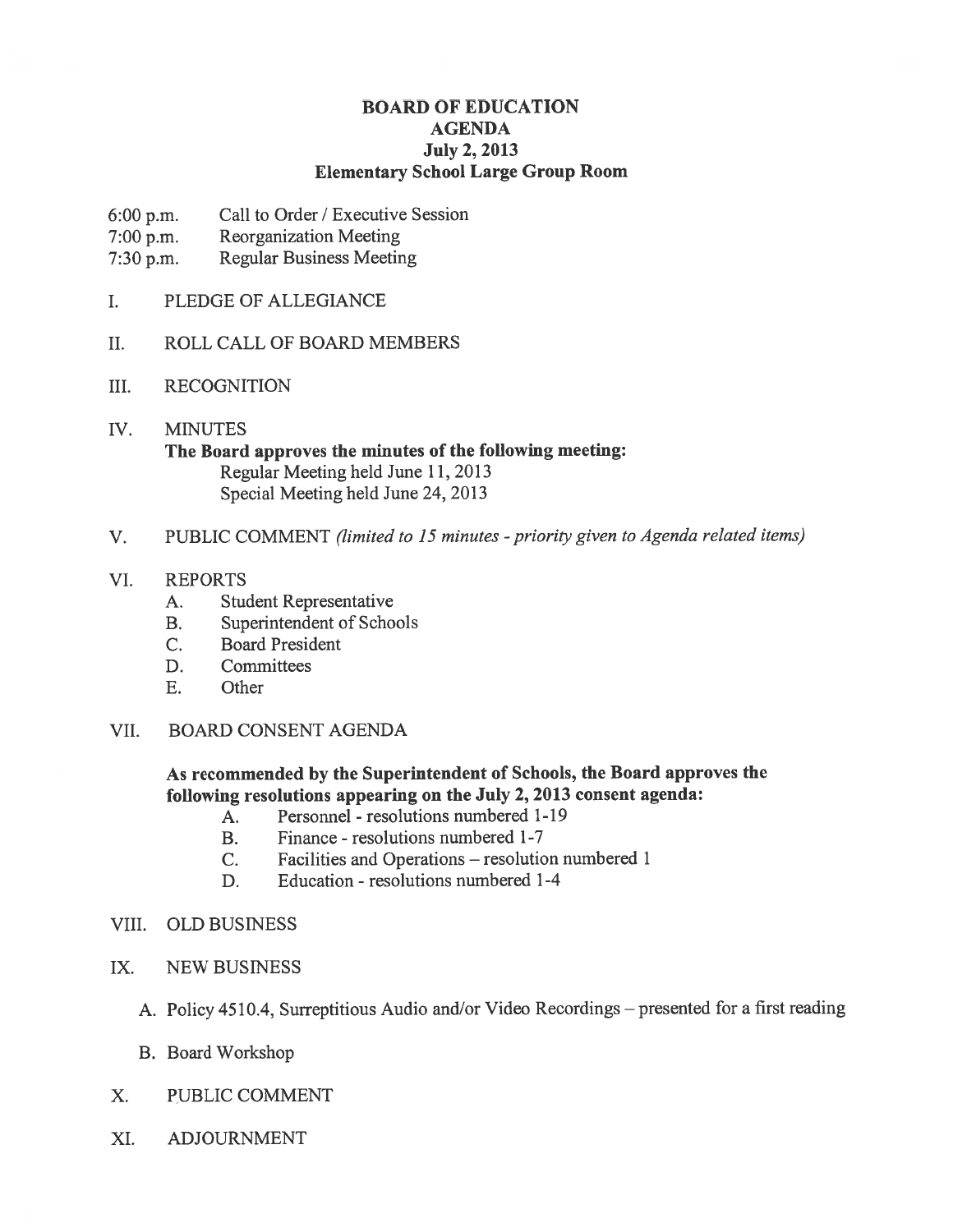## CONSENT AGENDA July 2, 2013

## A. Personnel

1. Curriculum Mapping

The Board approves the following teachers for Curriculum Mapping Projects for 2013-2014 in accordance with the negotiated agreemen<sup>t</sup> with the Port Jefferson Teachers' Association:

Full Year Course - Building Map, 12 hours and District Map, 3 hours Nicole Pennino-Costa: Italian -Level I Anne Algieri: Latin -Level I Heather Marshak: French - Level I Full Year Course — Shared Map, Building Map, 20 hours, and District Map, <sup>5</sup> hours

Robert Farenga: Spanish -Level I, Shared Map Dawn DeLeonardis Moody: Spanish -Level I, Shared Map

Full Year Course — Shared Map, Building Map, 30 hours, and District Map, <sup>6</sup> hours Matthew Garofola: Common Core Integrated Algebra, Shared Map Kristine Vaccaro: Common Core Integrated Algebra, Shared Map Winifred Kuemmel: Common Core Integrated Algebra, Shared Map Kandice Brucella: Common Core Integrated Algebra, Shared Map

Half-Year Courses — Building Map <sup>7</sup> hours and District Map, 2 hours Jessica Pastor: Classroom Music, Grades 3, 4, and 5

2. Curriculum Plan Writing

The Board approves the following teachers for Curriculum Plan Writing during the summer 2013, in accordance with the negotiated agreemen<sup>t</sup> with the Port Jefferson Teachers Association:

Technology Ipad Initiative — Plan Writing, 15 hours Melissa Martin, shared 5 hours Darlene Wells, shared 5 hours Deirdre Filippi, shared 5 hours

3. Substitute Appointments

The Board approves the following substitute appointments for the 2013-2014 school year:

> Teacher Kimberly Berg Andrew Frey Christian Neubert Alycia Petitto Nancy Randazzo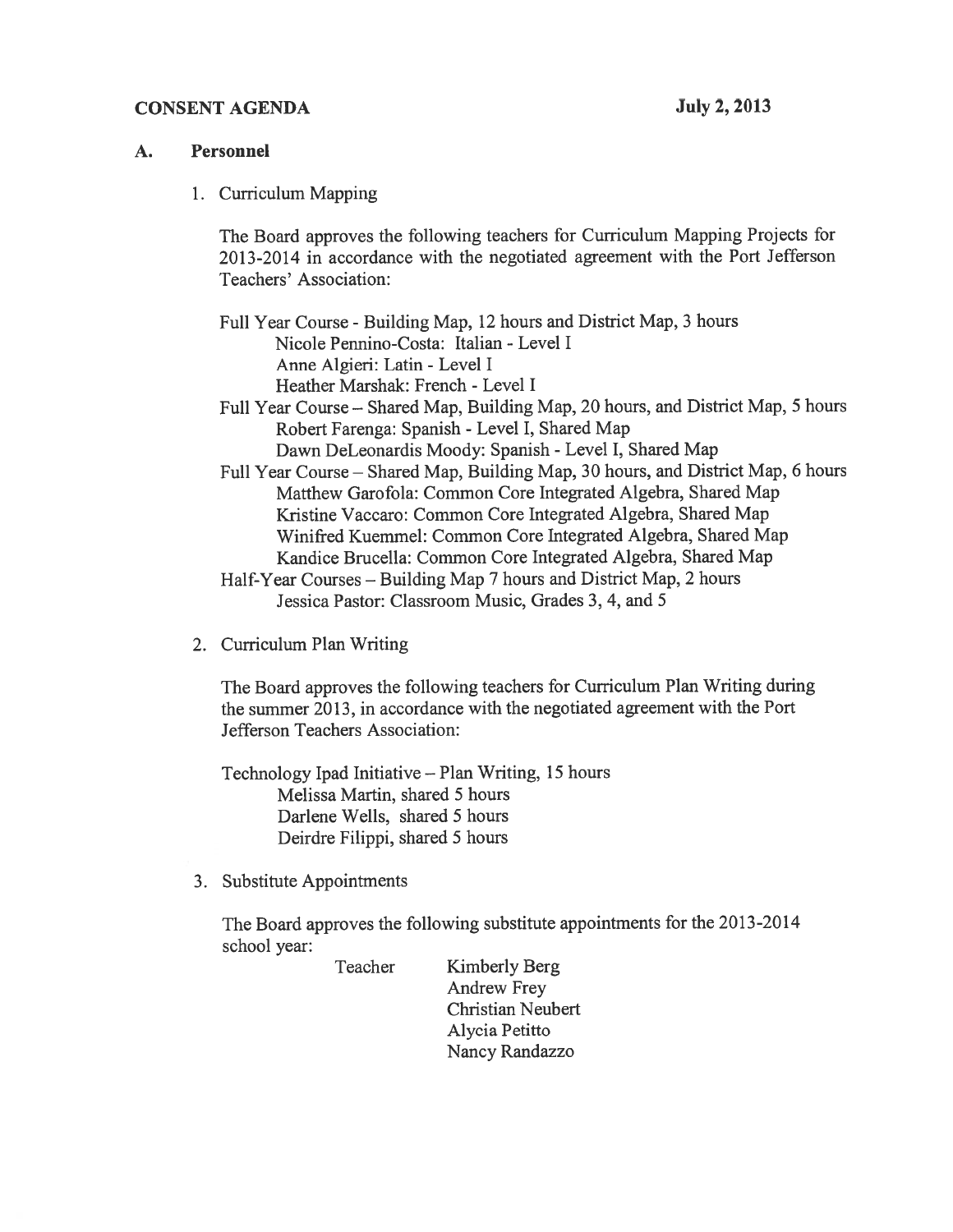4. Appointment — Special Education Teacher

The Board appoints Taylor Forstell as <sup>a</sup> teacher of Special Education, on <sup>a</sup> probationary basis effective September 3,2013, at Level MA Step 2, in accordance with the negotiated agreemen<sup>t</sup> with the Port Jefferson Teachers Association.

5. Retirement

The Board accepts the resignation of Patricia Dowden as <sup>a</sup> teaching assistant, for the purpose of retirement, effective January 7, 2014.

6. Part-time Teaching Appointments

The Board approves the following part-time teaching appointments for the 2013- 2014 school year:

|              | .7 FTE Elementary         |
|--------------|---------------------------|
| .5 FTE Music |                           |
| .6 FTE Music |                           |
|              | .5 FTE Physical Education |
| .8 FTE Art   |                           |
|              |                           |

7. Part-time Guard

The Board approves the appointment of Robin Sacco as par<sup>t</sup> time Guard, for the 2013-2014 school year, at the rate of S20 per hour, 17.5 hours per week.

8. Part-time School Communications Aide

The Board approves the appointment of Thomas Serabian as par<sup>t</sup> time School Communications Aide for the 2013-2014 school year, at <sup>a</sup> salary of \$16 per hour, not to exceed 20 hours per week.

9. Request for Leave

The Board approves the reques<sup>t</sup> of Nancy Randazzo, teacher of Art, for <sup>a</sup> leave of absence from September 3, 2013 until on or about January 17, 2014, in accordance with Board Policy 9520.2 Family and Medical Leave and Article IX.B.9 of the negotiated agreemen<sup>t</sup> with the Port Jefferson Teachers' Association.

10. Leave Replacement Appointment

The Board approves the appointment of Nina Wood (for Nancy Randazzo) as <sup>a</sup> .8 FTE teacher of Art, on <sup>a</sup> substitute basis for the period September 3, 2013 to on or about October 17, 2013; and, on <sup>a</sup> leave replacement basis, at Level MA Step 1, effective on or about October 18, 2013 to on or about January 17, 2014, in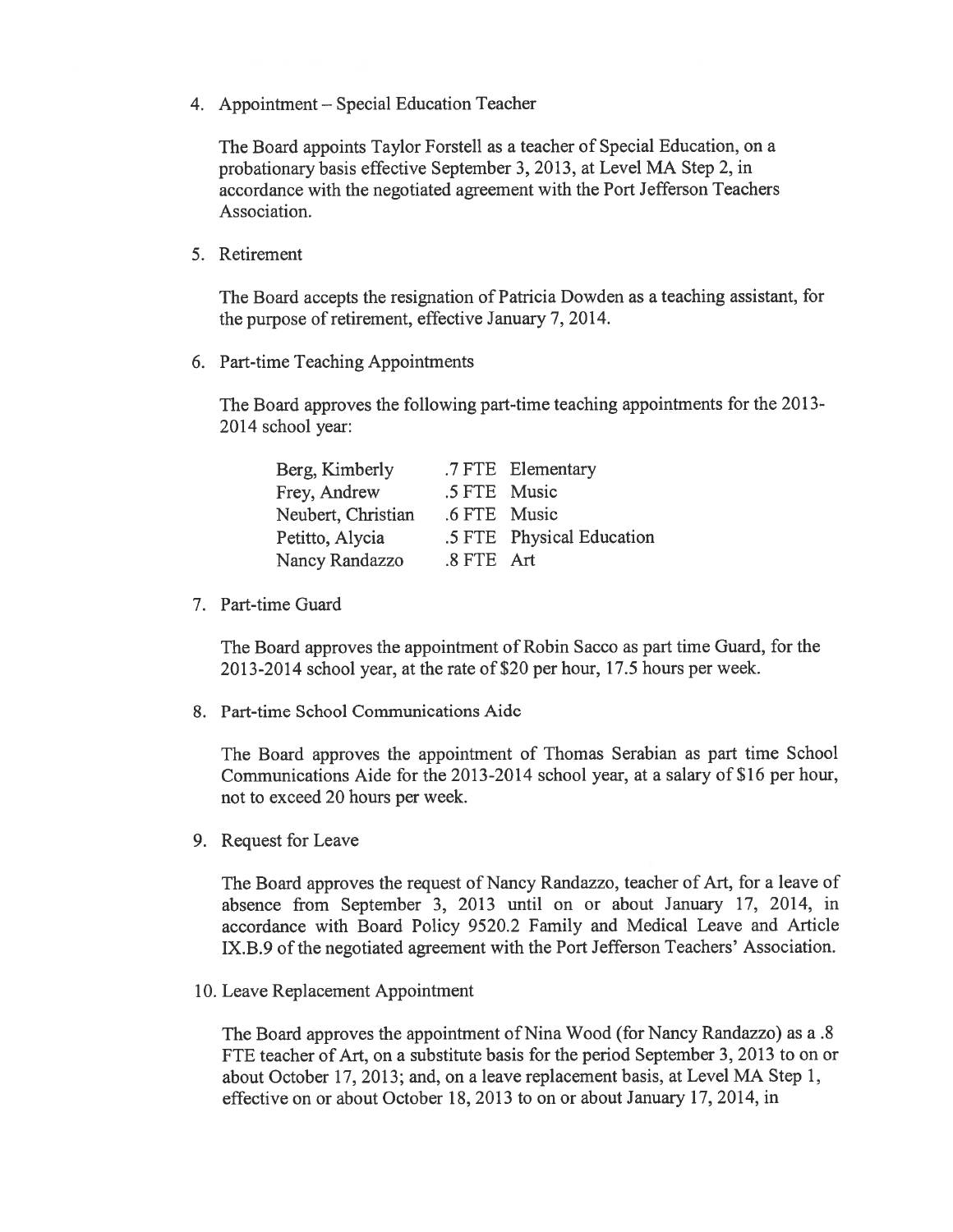accordance with the negotiated agreemen<sup>t</sup> with the Port Jefferson Teachers Association.

11. Leave Replacement Appointment

The Board approves the appointment of Emily Somberg (for Jessica Peterson) as <sup>a</sup> Guidance Counselor, on <sup>a</sup> substitute basis for the period September 3, 2013 to on or about October 17, 2013; and, on <sup>a</sup> leave replacement basis, at Level MA Step 1, effective on or about October 18, <sup>2013</sup> to on or about December 20, 2013, in accordance with the negotiated agreemen<sup>t</sup> with the Port Jefferson Teachers Association.

12. Extension of Employment Agreement

The Board extends the terms of the Employment Agreement with Carmen lannotti, as Acting Assistant Superintendent for Pupil Personnel Services, through August 30, 2013, for up to three days attendance.

13. Summer CSE

The Board approves Taylor Forstell as <sup>a</sup> substitute teacher member for the Committee on Special Education, as needed for the period July 1, 2013 to August 31, 2013.

14. Request for Leave — Library Media Specialist

The Board grants the reques<sup>t</sup> of Christine Austen for <sup>a</sup> leave of absence from her position as Library Media Specialist for the 2013-2014 school year, in accordance with Article IX.F.3 of the negotiated agreemen<sup>t</sup> with the Port Jefferson Teachers' Association.

15. Appointment-Assistant Principal

The Board approves the appointment of Christine Austen as Assistant Principal PreK-12, on a probationary basis effective July 3, 2013, at the rate of \$110,000.00 per annum, in accordance with the negotiated agreemen<sup>t</sup> with the Port Jefferson Administrators' Association.

16. Appointment — Dean

The Board approves the appointment of Andrew Cosci to the extra stipend position as Dean of Students for the <sup>2013</sup> -2014 school year, at the rate of \$14,000 per annum.

17. Appointment — Science Teacher

The Board approves the appointment of Gregory Gorniok, as <sup>a</sup> teacher of Science 7-12, on <sup>a</sup> probationary basis effective September 3,2013, at Level MA Step 3,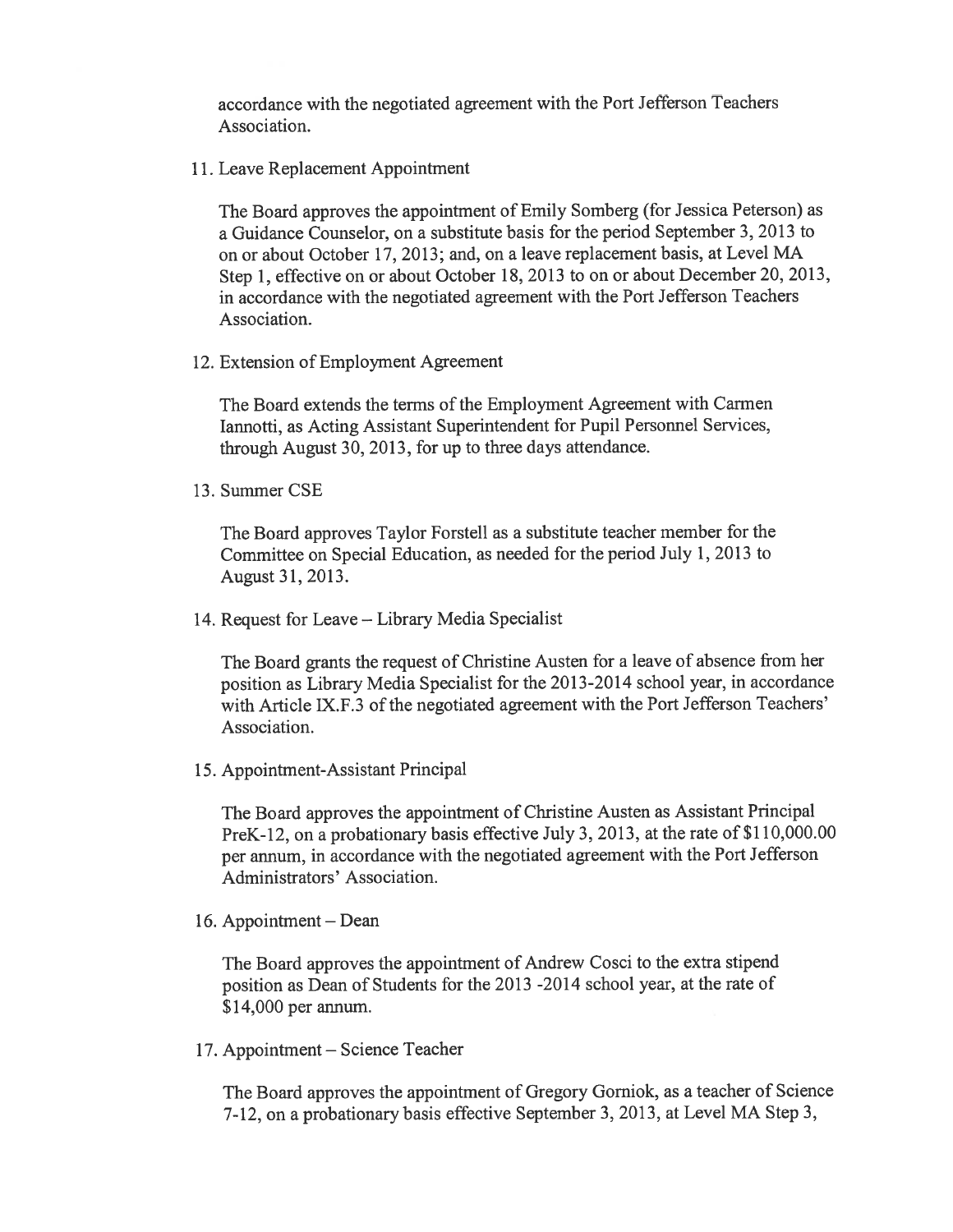in accordance with the negotiated agreemen<sup>t</sup> with the Port Jefferson Teachers Association.

18. Change in Summer Assignment

The Board rescinds the appointment of Michelle Connolly as <sup>a</sup> teaching assistant for the 2013 Special Education Extended School Year program, July 1, 2013 to August 9, 2013, Monday - Friday, 9:00 a.m. - 12:00 p.m.; and, approves the appointment of Michelle Connolly as <sup>a</sup> teacher for the 2013 Special Education Extended School Year program.

19. Appointment- Summer Program Substitute Teacher

The Board approves the appointment of Gina Fedler as <sup>a</sup> substitute teacher for the 2013 Special Education Extended School Year program from July 1, 2013 to August 9, 2013, Monday - Friday, 9:00 a.m. - 12:00 p.m.

## B. Finance

1. Tax Anticipation Notes

The Board approves the attached resolution authorizing the issuance of Tax Anticipation Notes in anticipation of the receipt of taxes to be levied for the fiscal year ending June 30, 2014.

2. Tax Shelter Annuity Companies

The Board approves the following tax shelter annuity companies for the 2012-2013 school year:

> Ameriprise Financial Services, Inc. MetLife AXA Equitable Life Insurance Company Mutual, Inc. Employee Benefit Account (Legend) ING National Trust GWN Marketing/Employee Deposit Account Oppenheimer Shared Holder Services

3. Acceptance of Donation

The Board gratefully accepts the donation of \$500 from the Suffolk Association of School Business Officials for the purpose of <sup>a</sup> scholarship to be awarded to graduating student(s).

4. Interscholastic Competitions

The Board approves the attendance by qualifying teams/individuals at the following interscholastic competitions held beyond the Long Island area, for the 2013-2014 school year:

> Boys and Girls Track and Cross Country: Rhode Island Classic, Providence, RI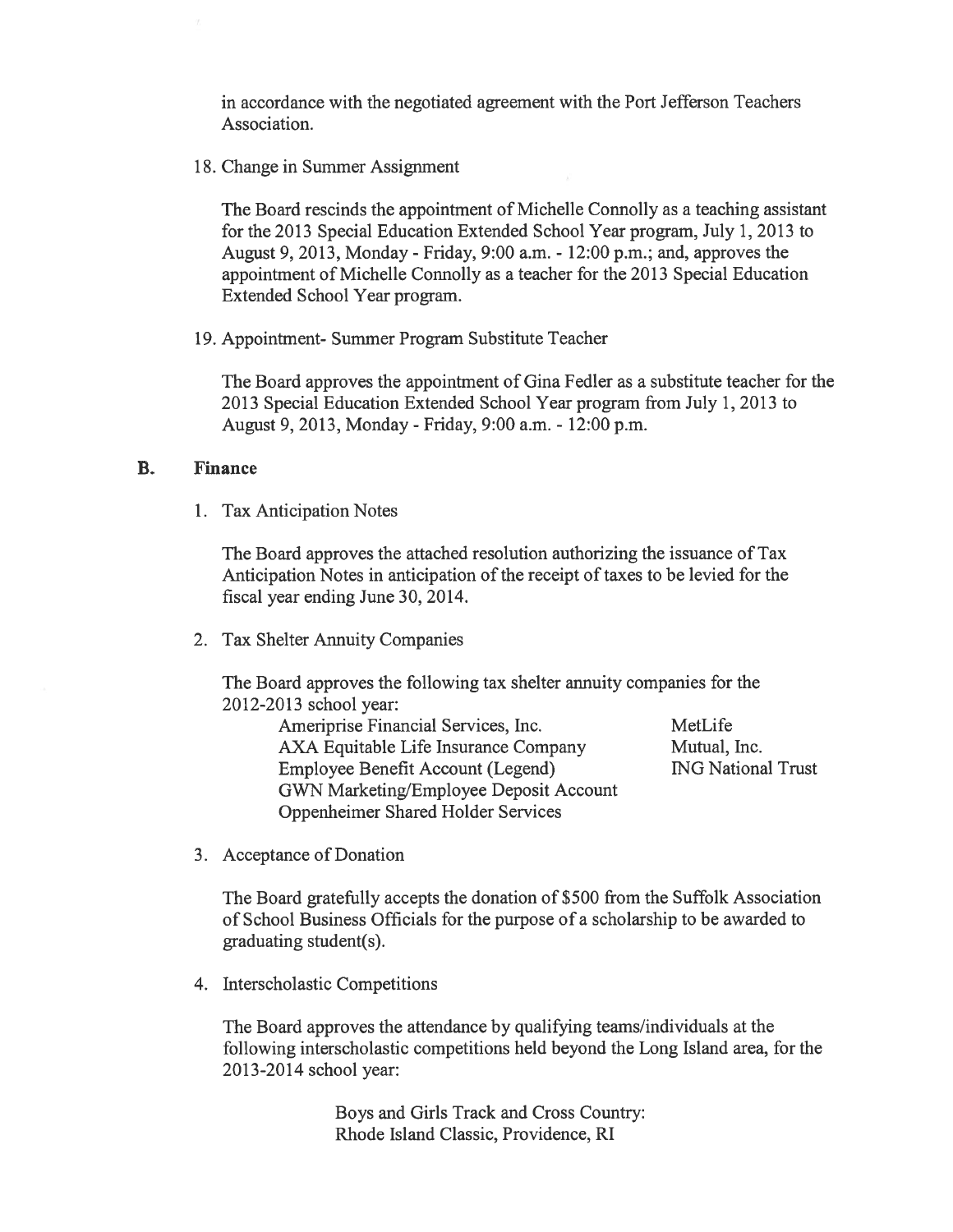Yale Invitational, Yale University, CT Penn Relays, University of Pennsylvania, PA Eddy Games, Union College, Schenectady, NY VVS Invitational, Oneida, NY Disney Cross Country Classis, Orlando, FL National Track & Field Championships, Greensboro, NC

5. Student Residency Investigator

The Board approves the appointment of Clifford S. Trotter Associates, Inc., as the District's student residency investigator for the 2013-2014 school at the hourly rate of \$65.00, with the option to renew on <sup>a</sup> yearly basis.

6. Professional Development Facilitator

The Board of Education approves paymen<sup>t</sup> to Jerry Figgiani, of Shorin Ryu Karatedo International, in the amount of \$175.00 as <sup>a</sup> facilitator of <sup>a</sup> DASA related professional development workshop for Teachers and Paraprofessionals on June 21, 2013.

7. Retainer Agreement

The Board approves the retainer agreemen<sup>t</sup> for labor matters between Ingerman, Smith, LLP and Port Jefferson School District, for the 2013-2014 school year, at a cost of \$35,000.

# C. Facilities & Operations

1. Surplus Textbooks

The Board declares the following textbooks as surplus property and directs the Assistant Superintendent for Business to dispose of same in the best interest of the district:

- (35) Calculus Brief  $2<sup>nd</sup>$  Edition, 1984, Howard and Anton
- (27) New York Math A Semesters 1 & 2 (red), 2001, Merv Edwards
- (23) New York Math A Semester 3 (blue), 1999, Merv Edwards
- (30) Dollars and Sense Problem Solving Strategies in Consumer Mathematics, 1989, Gerver:SGROI
- (18) Integrated Mathematics  $3<sup>rd</sup>$  Edition Course II, 1999
- (25) Intermediate Algebra, 1992, Larson Hostetler
- (12) Amsco's Preparing for the Regents Examination Mathematics B, 2003
- (156) Amsco's Mathematics B (red), 2002, Keenan/Gantert/Dressler
- (116) Amsco's Mathematics A (blue), 2002, Dressler/Kennan
- (4) Teachers Manual Amsco's Mathematics A, 2002
- (6) Teachers Manual Amsco's Mathematics B, 2002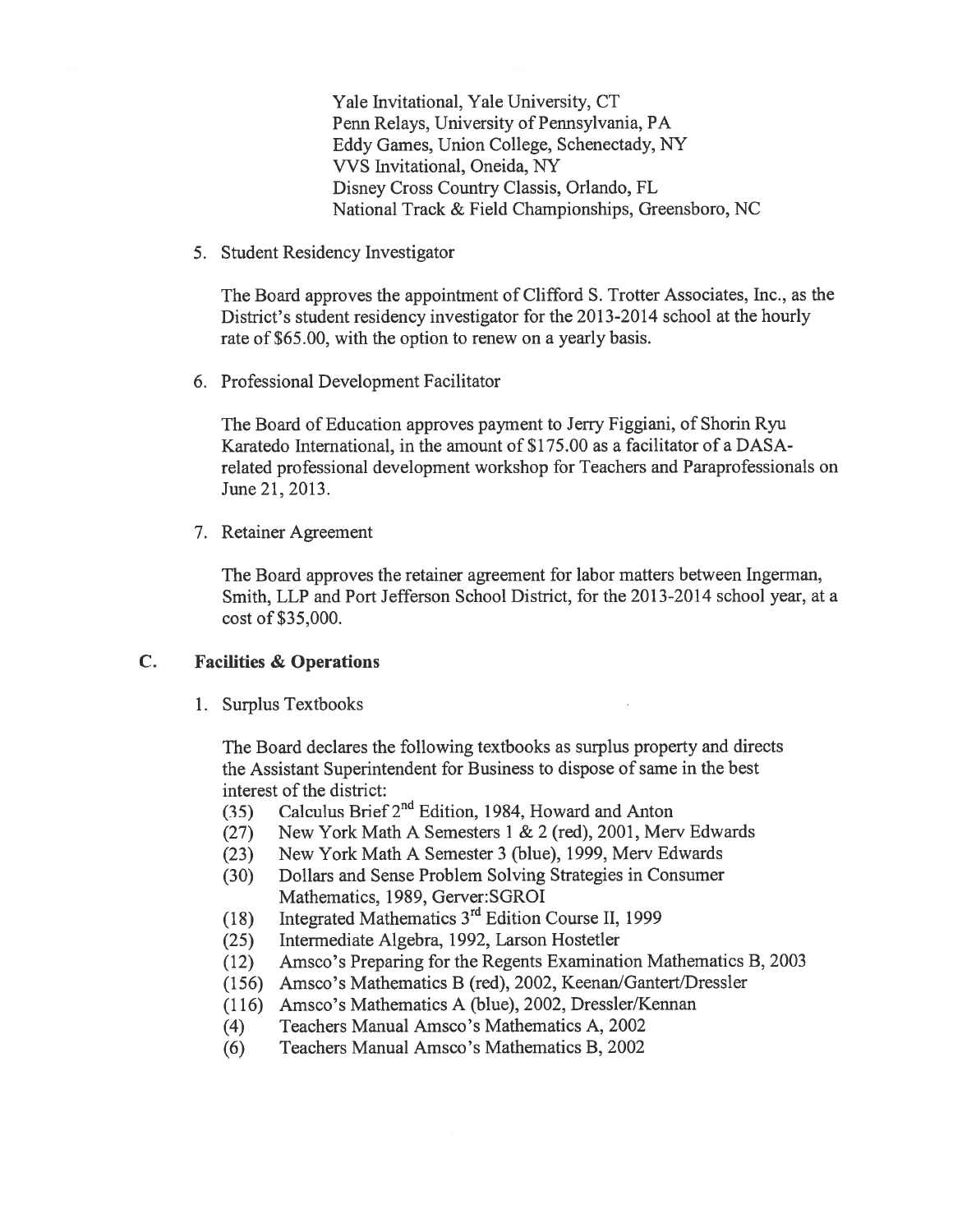# D. Education

1. Committees on Special Education

The Board approves the recommendations of the Committees on Special Education.

2. Mediation Agreement

The Board approves the Mediation Agreement between Port Jefferson UFSD and the parents of <sup>a</sup> student with <sup>a</sup> disability.

3. Agreement and Release

The Board approves the following: BE IT RESOLVED, that the President of the Board of Education is authorized to enter into an agreemen<sup>t</sup> resolving <sup>a</sup> special education matter involving student JC.

4. Special Education Service Providers

The Board approves the following special education service providers for the 2013-2014 school year:

Complete Rehabilitation Inc. The Consulting That Makes a Difference Dr. Michael Mennella **Disabilites Institute** Developmental Disabilites Institute St. Charles Hospital St. James Tutoring Islip Tutoring Creative Tutoring Interim Healthcare Learning Ally Gayle Kligman Therapeutic Resources Dr. John Gil Metro Therapy **Out East Therapy Out East Therapy** AHRC AHRC Anderson School Summit School Comsewogue School District Three Village School District South Country School District Nicole O'Neill Dave Seyfert Empowering Minds Sivic Management Achieve Beyond Horizon HealthCare Amy Berk, Nurse Dr. Karin Burkhard Career & Employment Options Monique Russell, Nurse Stony Brook Hospital Dr. Ilene Solomon Education, Inc. **Exercise Education**, Inc. **The Education** Security **The Education** Security **The Security Contract Security 1** Naviance Joanne Willis, nurse The Community Programs Center of Long Island MaryHaven Center of Hope Myra Allen Acoustic Achievement Behavior Consultant South Huntington School District Smithtown School District Centris Group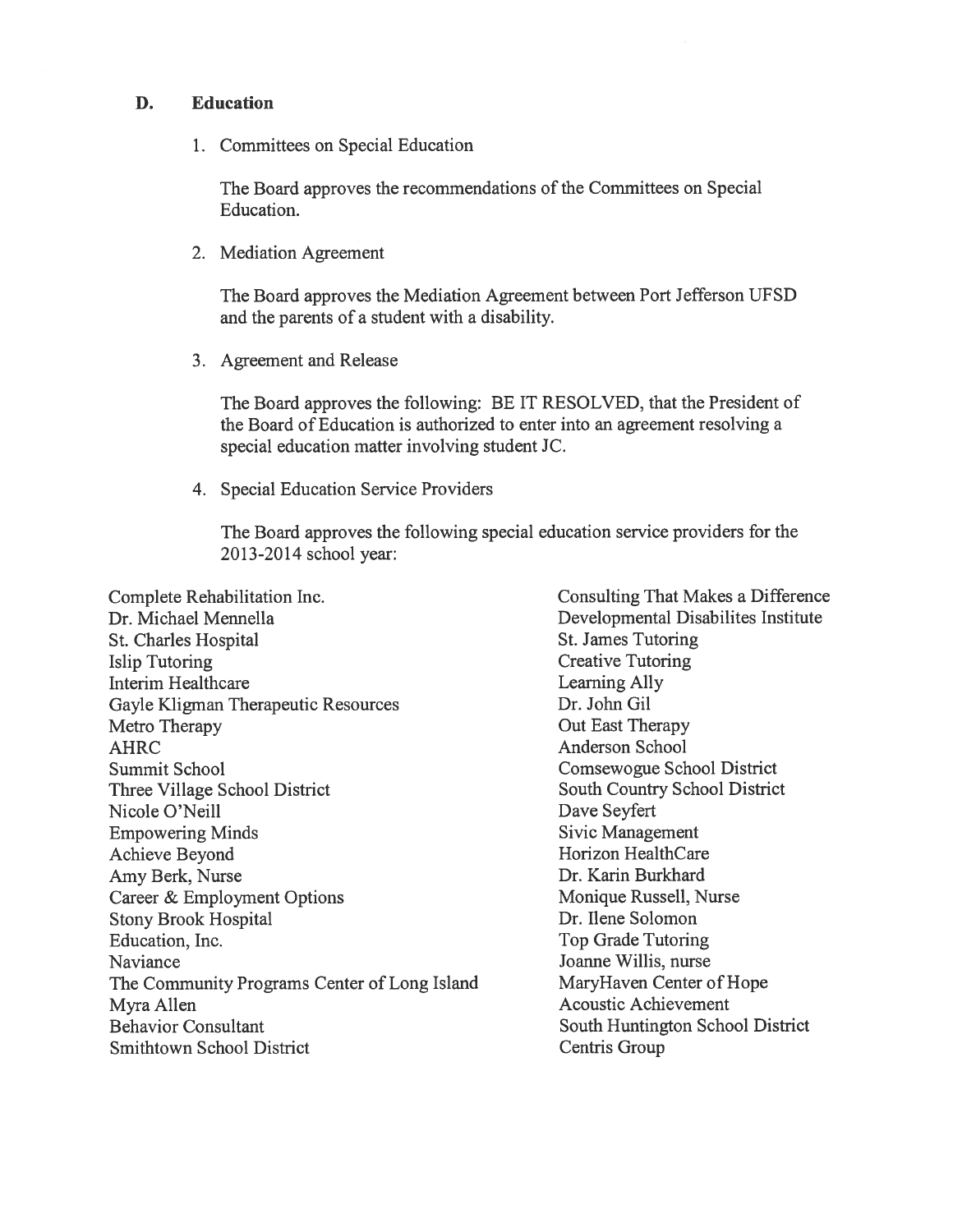#### TAX ANTICIPATION NOTE RESOLUTION OF PORT JEFFERSON UNION FREE SCHOOL DISTRICT, NEW YORK, ADOPTED JULY 2, 2013, AUTHORIZING THE ISSUANCE OF NOT TO EXCEED \$12,000,000 TAX ANTICIPATION NOTES IN ANTICIPATION OF THE RECEIPT OF TAXES TO BE LEVIED FOR THE FISCAL YEAR ENDING JUNE 30, 2014

#### RESOLVED BY THE BOARD OF EDUCATION OF PORT JEFFERSON UNION FREE SCHOOL DISTRICT, IN THE COUNTY OF SUFFOLK, NEW YORK, AS FOLLOWS:

Section 1. Tax Anticipation Notes (herein called "Notes") of Port Jefferson Union Free School District, in the County of Suffolk, New York (herein called "District"), in the principal amount of not to exceed \$12,000,000, and any notes in renewal thereof, are hereby authorized to be issued pursuan<sup>t</sup> to the provisions of Sections 24.00 and 39.00 of the Local Finance Law, constituting Chapter 33-a of the Consolidated Laws of the State of New York (herein called "Law").

Section 2. The following additional matters are hereby determined and declared:

(a) The Notes shall be issued in anticipation of the collection of real estate taxes to be levied for school purposes for the fiscal year commencing July 1, <sup>2013</sup> and ending June 30, 2014, and the proceeds of the Notes shall be used only for the purposes for which said taxes are levied.

(b) The Notes shall mature within the period of one year from the date of their issuance.

(c) The Notes are not issued in renewal of other notes.

(d) The total amount of such taxes remains uncollected at the date of adoption of this resolution.

Section 3. The Notes hereby authorized shall contain the recital of validity prescribed by Section 52.00 of the Law and shall be general obligations of the District, and the faith and credit of the District are hereby <sup>p</sup>ledged to the punctual paymen<sup>t</sup> of the principal of and interest on the Notes and unless the Notes are otherwise paid or paymen<sup>t</sup> provided for, an amount sufficient for such paymen<sup>t</sup> shall be inserted in the budget of the District and <sup>a</sup> tax sufficient to provide for the paymen<sup>t</sup> thereof shall be levied and collected.

Section 4. Subject to the provisions of this resolution and the Law, and pursuant to Sections 50.00, 56.00, 60.00 and 61.00 of the Law, the power to sell and issue the Notes authorized pursuan<sup>t</sup> hereto, or any renewals thereof, and to determine the terms, form and contents, including the manner of execution, of such Notes, and to execute arbitrage certifications relative thereto, is hereby delegated to the President of the Board of Education, the chief fiscal officer of the District.

Section 5. The Notes shall be executed in the name of the District by the manual signature of the President of the Board of Education, the Vice President of the Board of Education, the District Treasurer, the District Clerk, or such other officer of the District as shall be designated by the chief fiscal officer of the District, and shall have the corporate seal of the District impressed or imprinted thereon which corporate seal may be attested by the manual signature of the District Clerk.

Section 6. This resolution shall take effect immediately.

sk sk sk